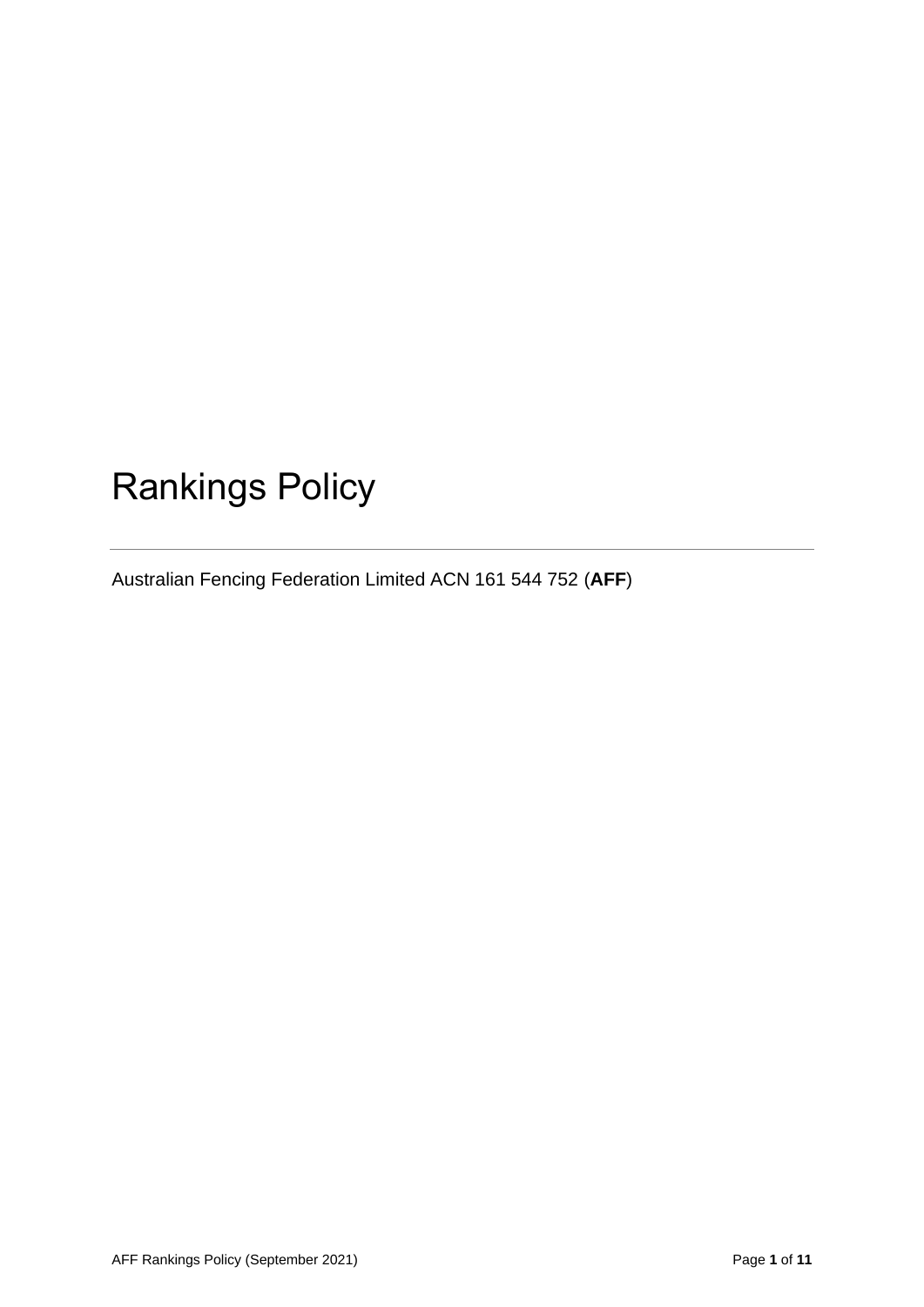

## **RANKINGS POLICY**

#### **1. Background**

The Australian Fencing Federation Limited (**AFF**) is the National Sporting Organisation (**NSO**) for the Olympic Sport of Fencing.

This Rankings Policy (the **Policy**) governs the ranking of athletes in Australia.

#### **2. Application**

- 2.1 The Policy applies to all athletes.
- 2.2 This Policy was adopted by resolution of the AFF Board on 14 March 2021 and amended by the AFF Board on September 20, 2021 and comes into effect, replacing the previous Policy on February 2, 2022 and until such time the previous Policy remains in force. The Policy will operate until amended, repealed or replaced in accordance with the provisions of the Constitution.
- 2.3 Other AFF policies may be necessary to read in connection with this Policy. AFF policies are published on the AFF's website: [www.ausfencing.org](http://www.ausfencing.org/)

#### **3. AFF Rankings List**

- 3.1 The Board must ensure that, within one month of the completion of each AFC Event, an updated ranking list of athletes' in each affected age category is published on the AFF website. The ranking list may be prepared by the Board or such other persons as are authorised to do so by the Board.
- 3.2 The Board will ensure that AFF Age Ranking Lists are maintained for the following age categories:
	- (a) Youth;
	- (b) Cadet;
	- (c) Junior;
	- (d) Senior;
	- (e) Veteran.
- 3.3 Points will be awarded for the competitions listed in Appendix A, on the basis set out therein.
- 3.4 The points are specific to each weapon, and cannot be combined.
- 3.5 The points are specific to each age category, and cannot be combined.
- 3.6 The points awarded for AFC Events and Oceania Events expire on a rolling basis immediately after the corresponding competition in the next calendar year, provided that:
	- (a) if any of the AFC Events is not held in a particular calendar year, then the points accrued for that competition in the previous calendar year will expire 12 months after the event was last held;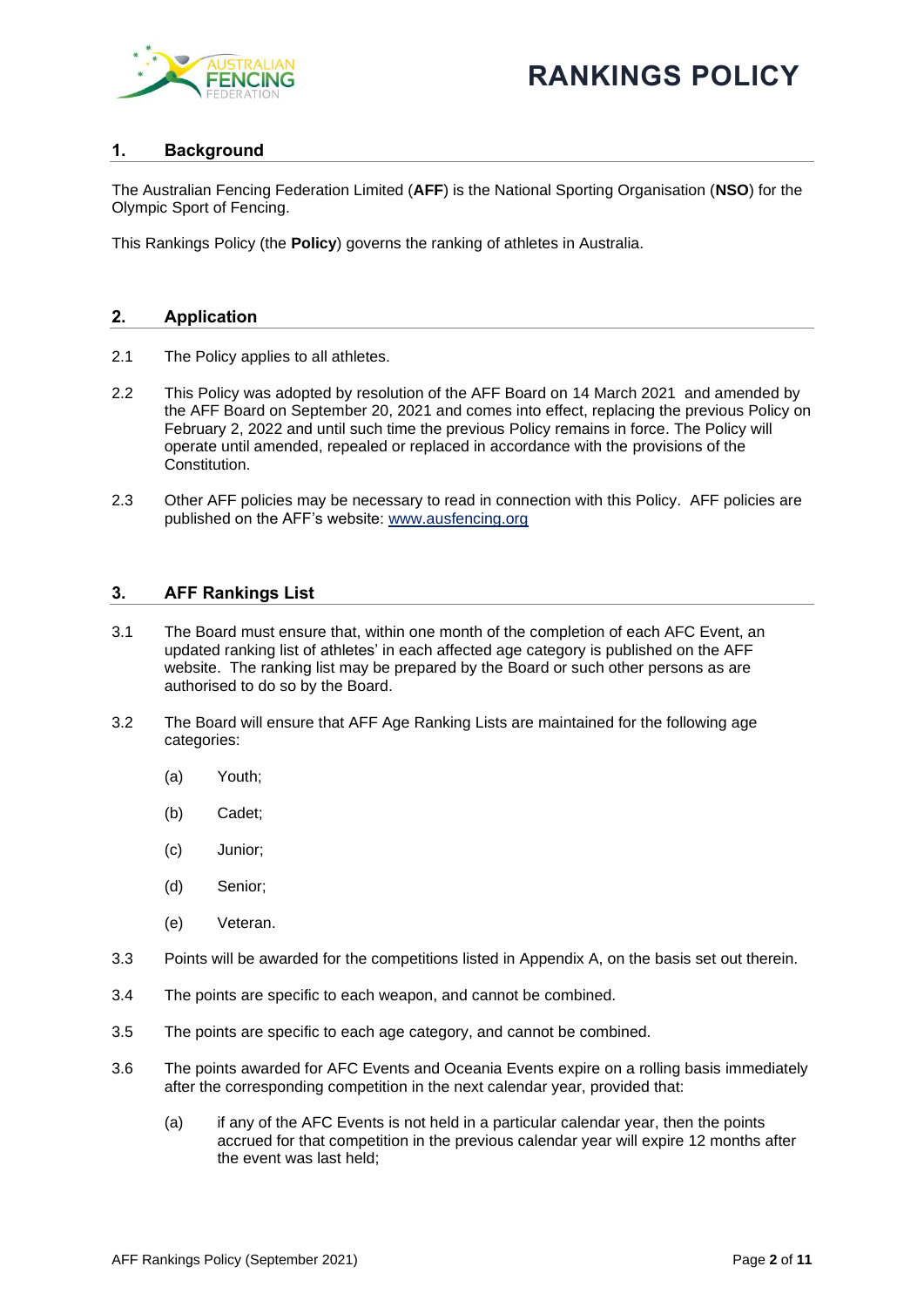- (b) if any of the Oceania Events is not held in a particular calendar year (or if the corresponding event is held in Australia), then the points accrued in that event in the previous calendar year will expire 12 months after the event was last held (or immediately after the corresponding event is held in Australia).
- 3.7 The points awarded for the World Championships expire immediately after the next World Championships or Olympic Games (regardless of whether or not this occurs within the following 12 months). The points awarded for the Olympic Games expire immediately after the next World Championships (regardless of whether or not this occurs within the following 12 months).
- 3.8 Points awarded for all competitions other than AFC Events, Oceania Events, World Championships and Olympic Games expire on the earlier of:
	- (a) the date which is 12 months after the competition; or
	- (b) if a corresponding competition is held within the next 12 months, immediately after that competition is held.
- 3.9 An Age Point Aggregate will be calculated for each athlete in each weapon in each age category, comprising the sum of the highest points earned in the competitions specified in the relevant competitions listed the Rankings Points Table in Appendix A for the relevant age category limited to:
	- (a) for Youth, Cadet, and Junior, four events made up of:
		- (1) a minimum of one Domestic Event (can be more), and
		- (2) a maximum of three events from any of an International Championship Event or HPC Designated Events plus
		- (3) any Points earned for State Championships to a maximum of one per category;
	- (b) Senior, three events made up of:
		- (1) a minimum of one Domestic Event (can be more),
		- (2) a maximum of one International Event (non-Designated), and
		- (3) a maximum of two events from any of an Interntional Championship or HPC Designated Events plus
		- (4) any points earned from State Championships; and
	- (c) for Veteran, three events, provided that no more than two non-Veteran events can be included.
- 3.10 The Age Ranking List will be compiled based on the Age Point Aggregate for each athlete.
- 3.11 Where an athlete has no Age Point Aggregate, they will be taken to be included on the Age Ranking List with an Age Point Aggregate of zero.
- 3.12 An athlete's Australian Ranking in an age category will be their ranking on the Age Ranking List for the relevant age category.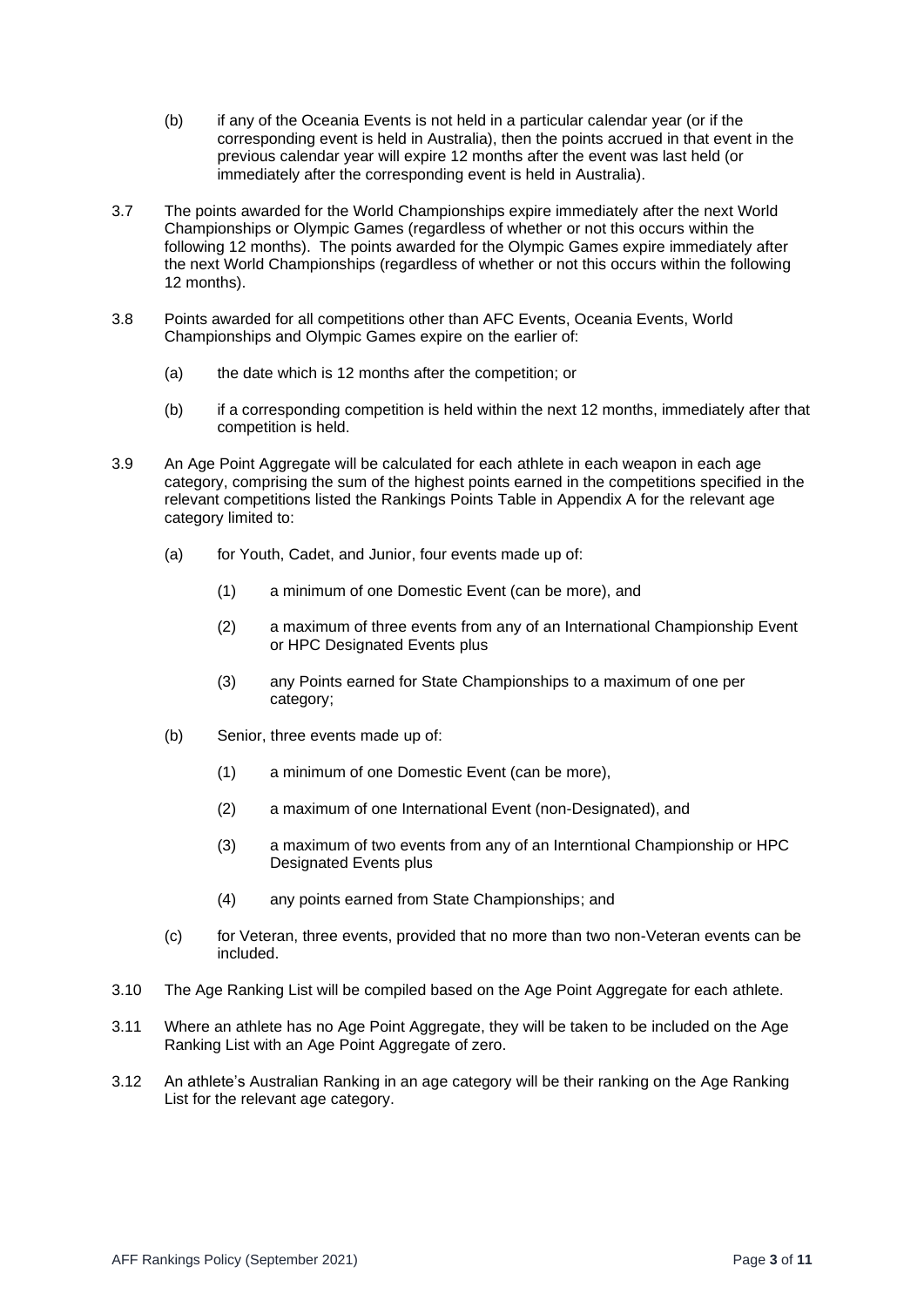#### **4. Definitions**

**AFC Events** means the Australian Fencing Circuit events as published by the AFF from time to time and includes the Australian National Championships.

**AYC Events** means the Australian Youth Circuit events as published by the AFF from time to time and includes the AYC Final.

**AFF** means the Australian Fencing Federation Ltd.

**Age Point Aggregate** means the age point aggregates as determined by this Policy.

**Age Ranking List** means the Age Ranking List to be maintained in accordance with this Policy.

**Australian Ranking** means an athlete's ranking on the relevant Age Ranking List as determined by this Policy.

**Australian Ranking Points** means the number of points an athlete holds in the relevant Age Ranking List.

**Board** means the board of directors of the AFF.

**Cadet** means the 'Cadet' age category as defined by the FIE, except with a minimum age of at least 12 years of age.

**Constitution** means the constitution of the AFF (as amended from time to time).

**Domestic Events** means all events nominated by AFF as National events.

**FIE** means the Federation Internationale d'Escrime.

**HPC** means the AFF's High-Performance Commission.

**HPC Designated Event** means an event that is designated by the High Performance Commission for participation in by National Squad Members.

**International Championship** means any one of the Asian Championships, World Championships, Commonwealth Fencing Championships, Asian Games, or any other event the HPC nominates as an International Championship.

**International Event (non-Designated)** means an FIE World Cup or Grand Prix (FIE A Grade) that has not been nominated by the HPC as an HPC Designated Event or nominated by the HPC as an International Championship, and is usually an FIE Grand Prix or similar. An International Event (non-Designated) can also be known as International Event (non-HPC Designated) and the terms are interchangeable. Where there is any uncertainty whether an event is to be classified as an International Event (non-Designated), this will be determined at the discretion of the AFF.

**International Event (Other)** means any International Event that is an FIE Satelite Event (FIE B Grade) determined by AFF, or any other International Event, to be outside the scope of other definitions and includes events.

**International Tour (Youth)** means any International Event nominated by the HPC as the International Tour (Youth) for that year. There may be more than one event in a calendar year.

**Junior** means the 'Junior' age category as defined by the FIE. Eligibility will be pursuant to the FIE eligibility requirements.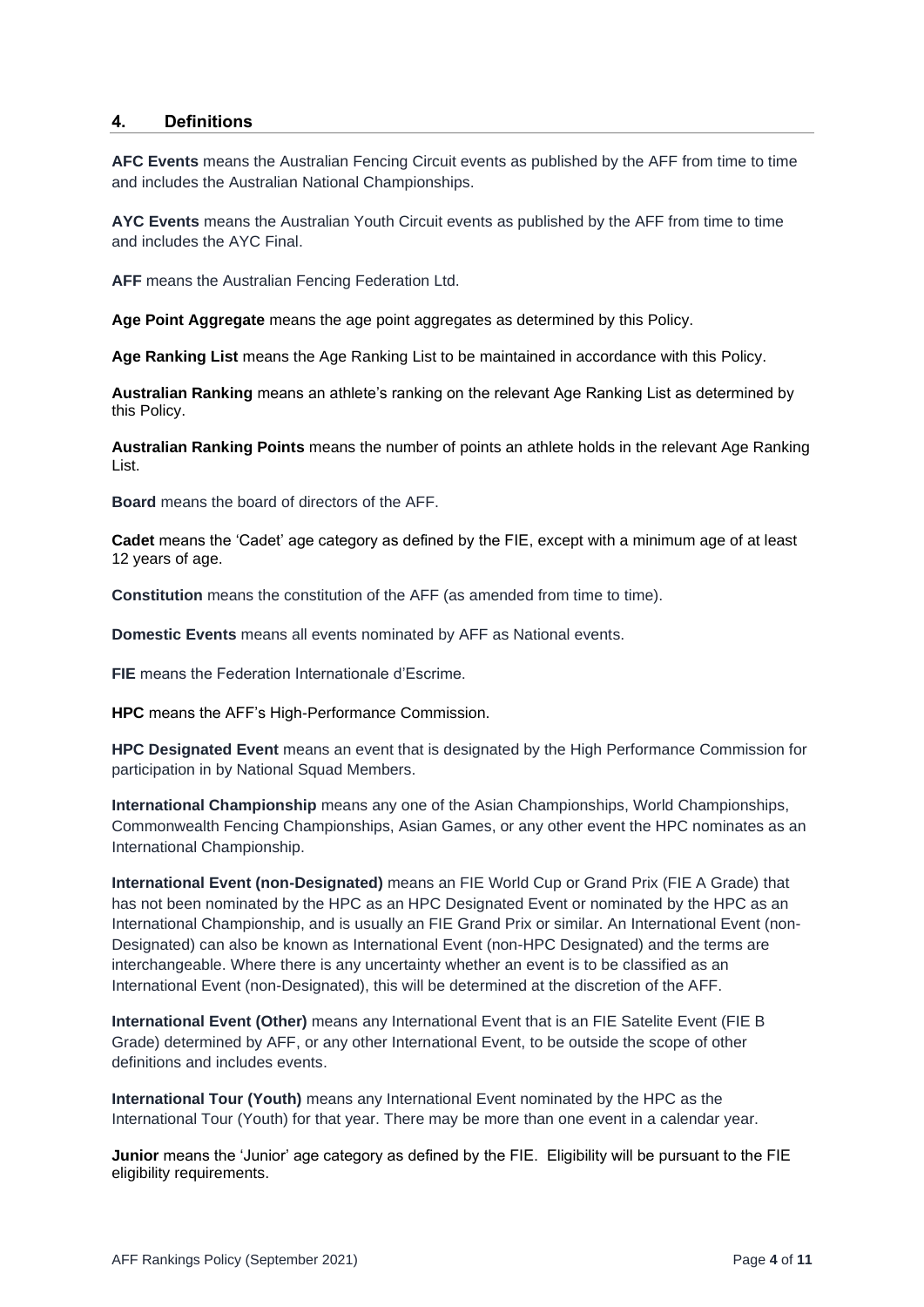**Oceania Event** – any of the following events, but only when held outside Australia:

- (a) Oceania Senior Championships;
- (b) Oceania Junior Championships;
- (c) Oceania Cadet Championships;
- (d) Oceania Under-15 Championships; and
- (e) Oceania Veteran Championships.

**Senior** means the 'Senior' age category as defined by the FIE. Eligibility will be pursuant to the FIE eligibility requirements.

**State Championships** means the Event held by a respective Member State nominated as State Championships, or as otherwise agreed between the Member State and the AFF, and held under AFF approved guidelines.

Youth means the Under-15 age category. In order to be eligible for this age category an athlete must be under the age of 15 years on December 31 of the previous year of the competition, and at least ten years of age on January 1 of the year of the Event.

**Veteran** means over the age of 40 years or older on December 31 of the year of the Event.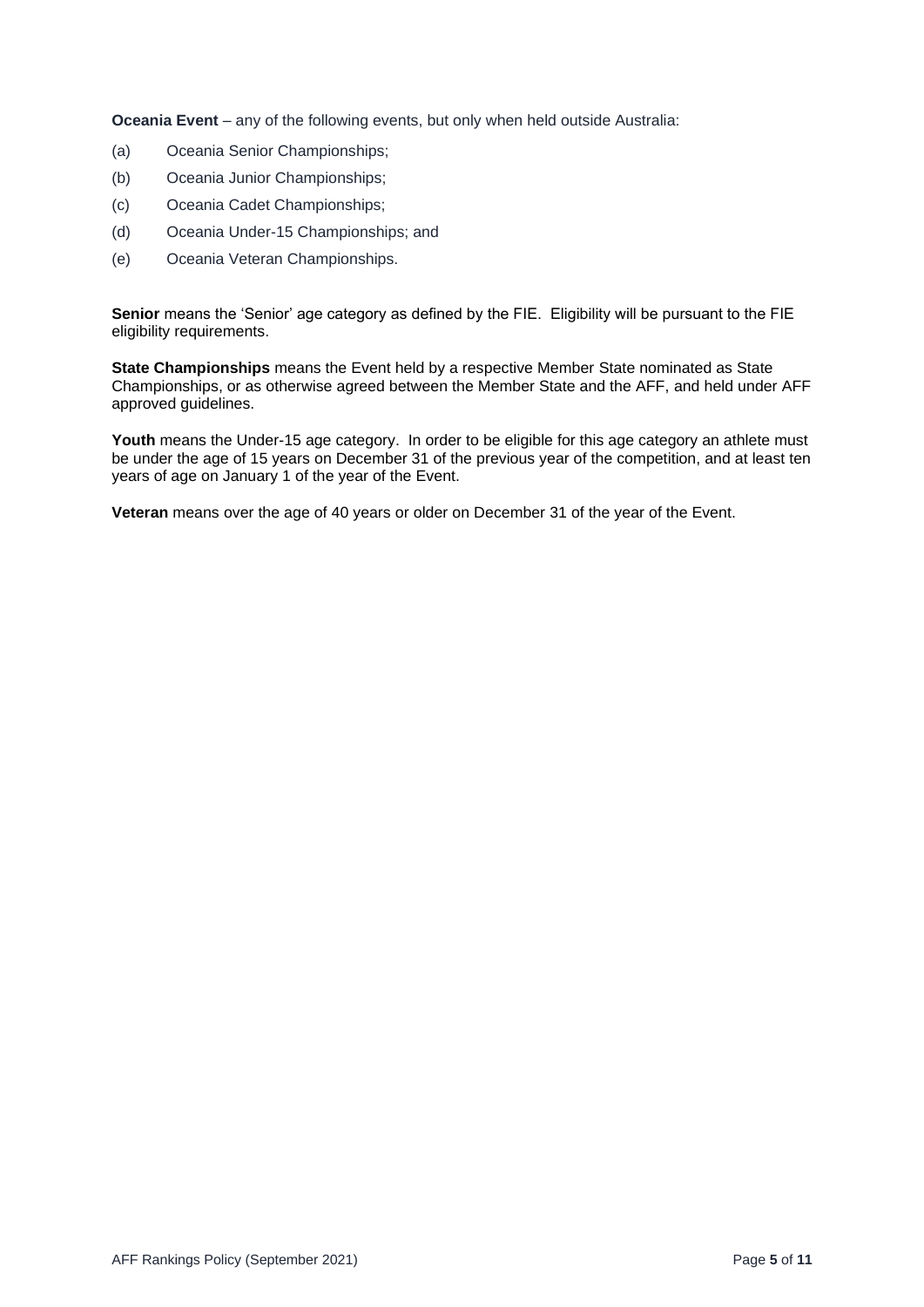

#### **Appendix A – Ranking Points Tables**

#### **Rankings Table Notes**

The following notes apply to all ranking points tables in this Appendix A.

- Points are only awarded for a competition if the fencer is promoted to a DE tableau.
- No scaling factor will be applied based on the number of fencers for AFF sanctioned Domestic events.
- Scaling factors will apply for State Championships as follows:  $> 10$  people = 100%; 10/9 ppl = 90%; 8/7 = 75%; 6/5 = 60%; 4/3 = 50%; <3 no points.
- For FIE sanctioned events, the following scaling factors will be applied based on the number of fencers in the event: >64 (100%); 33-64 (75%); 17-32 (50%); 9-16 (25%); 1-8 (0%)
- For non-FIE sanctioned events, the following scaling factors will be applied based on the number of fencers in the event: >48 (100%); 33-48 (75%); 17-32 (50%); 5-16 (25%); 1-5 (0%)
- For International Tour (Youth) points as follows: for U15 and Y14 Events 100% of the Points allocation; for U14 or Y13 Events 75% of the Points allocation.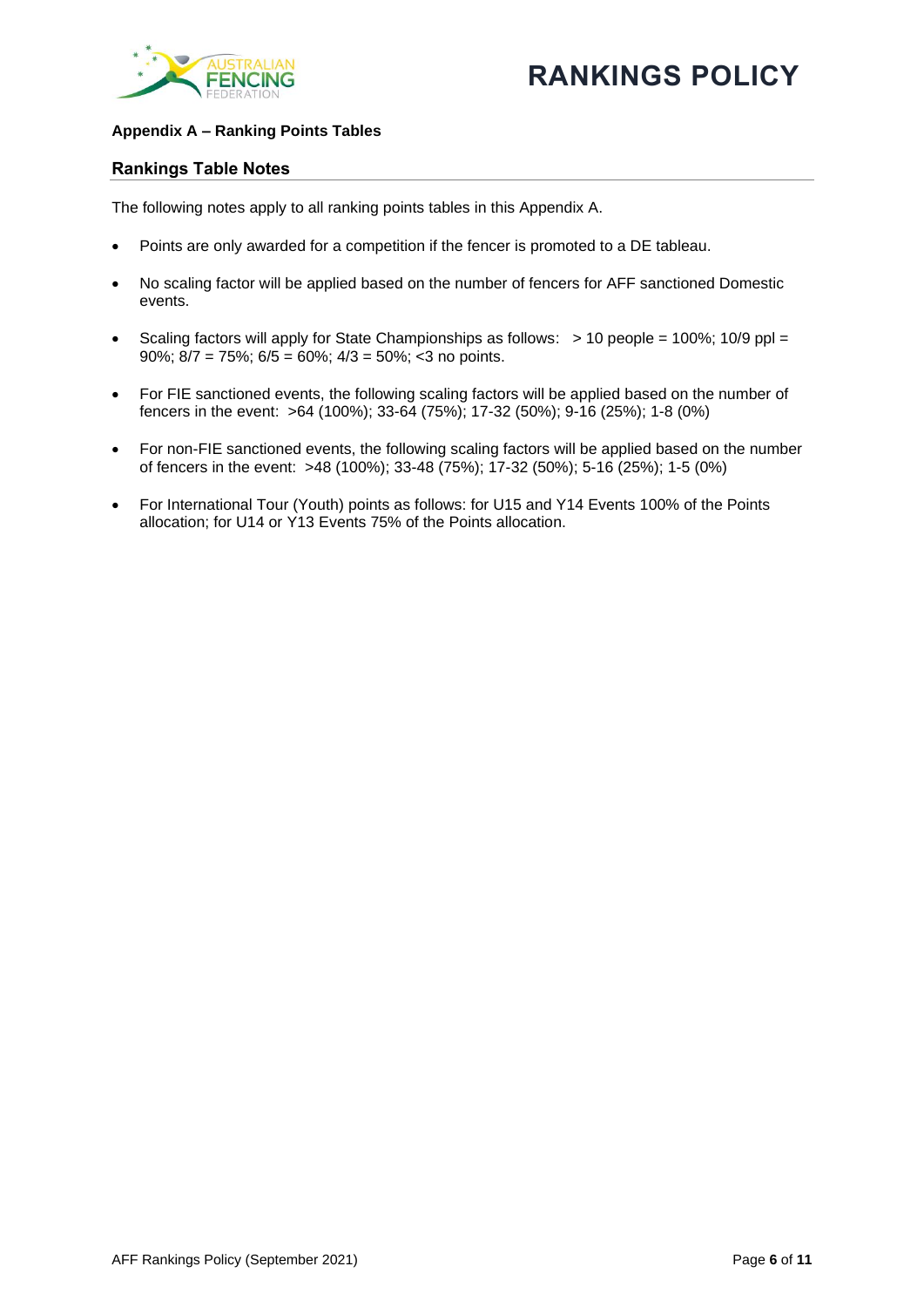

#### **Senior Rankings Points**

| <b>Place</b> | <b>Senior</b><br><b>Australian</b><br><b>Champs</b> | <b>Senior AFC</b><br><b>Events</b><br>(AFC1, 2, 3, 4) | <b>Senior</b><br>World<br>Champs | <b>Senior</b><br>Asian<br>Champs/<br>Asian<br>Games | <b>Senior HPC</b><br><b>Des Events</b> | <b>Senior</b><br>C'wealth<br><b>Champs</b> | Intl Non-<br><b>Des Events</b> | <b>Intl Events</b><br>(Other) | <b>State</b><br><b>Champs</b> | <b>Senior</b><br>Oceania<br>Champs<br>(H.O.A) |
|--------------|-----------------------------------------------------|-------------------------------------------------------|----------------------------------|-----------------------------------------------------|----------------------------------------|--------------------------------------------|--------------------------------|-------------------------------|-------------------------------|-----------------------------------------------|
|              | 32                                                  | 28.8                                                  | 512                              | 128                                                 | 470                                    | 48                                         | 320                            | 0                             | 6                             | 32                                            |
|              | 26                                                  | 23.4                                                  | 416                              | 104                                                 | 380                                    | 39                                         | 224                            | $\Omega$                      | 4                             | 26                                            |
| $3=$         | 20                                                  | 18                                                    | 320                              | 80                                                  | 290                                    | 30                                         | 160                            | 0                             | 3.5                           | 20                                            |
| $5 - 8$      | 14                                                  | 12.6                                                  | 224                              | 56                                                  | 200                                    | 21                                         | 120                            | 0                             | 2.5                           | 14                                            |
| $9 - 16$     | 8                                                   | 7.2                                                   | 128                              | 32                                                  | 128                                    | 12                                         | 80                             | 0                             | 1.5                           |                                               |
| $17 - 32$    | 4                                                   | 3.6                                                   | 80                               | 16                                                  | 80                                     | 6                                          | 60                             | 0                             |                               |                                               |
| $33 - 64$    | 2                                                   | 1.8                                                   | 40                               | 8                                                   | 40                                     | 3                                          | 32                             | 0                             | $\Omega$                      |                                               |
| 65-96        |                                                     | 0.9                                                   | 16                               | 4                                                   | 20                                     | 1.5                                        | 12                             | 0                             | 0                             |                                               |
| 97-128       | 0.5                                                 | 0.5                                                   | 8                                | ົ                                                   | 10                                     | 0                                          | 10                             | 0                             | $\Omega$                      | 0.5                                           |
| 129-256      | 0.25                                                | 0.2                                                   |                                  | $\Omega$                                            | $\Omega$                               | 0                                          | $\Omega$                       | $\Omega$                      | $\Omega$                      | 0.25                                          |
| > 256        | 0                                                   | 0                                                     |                                  | 0                                                   | 0                                      | 0                                          | 0                              | 0                             | 0                             |                                               |

H.O.A. = Held Outside Australia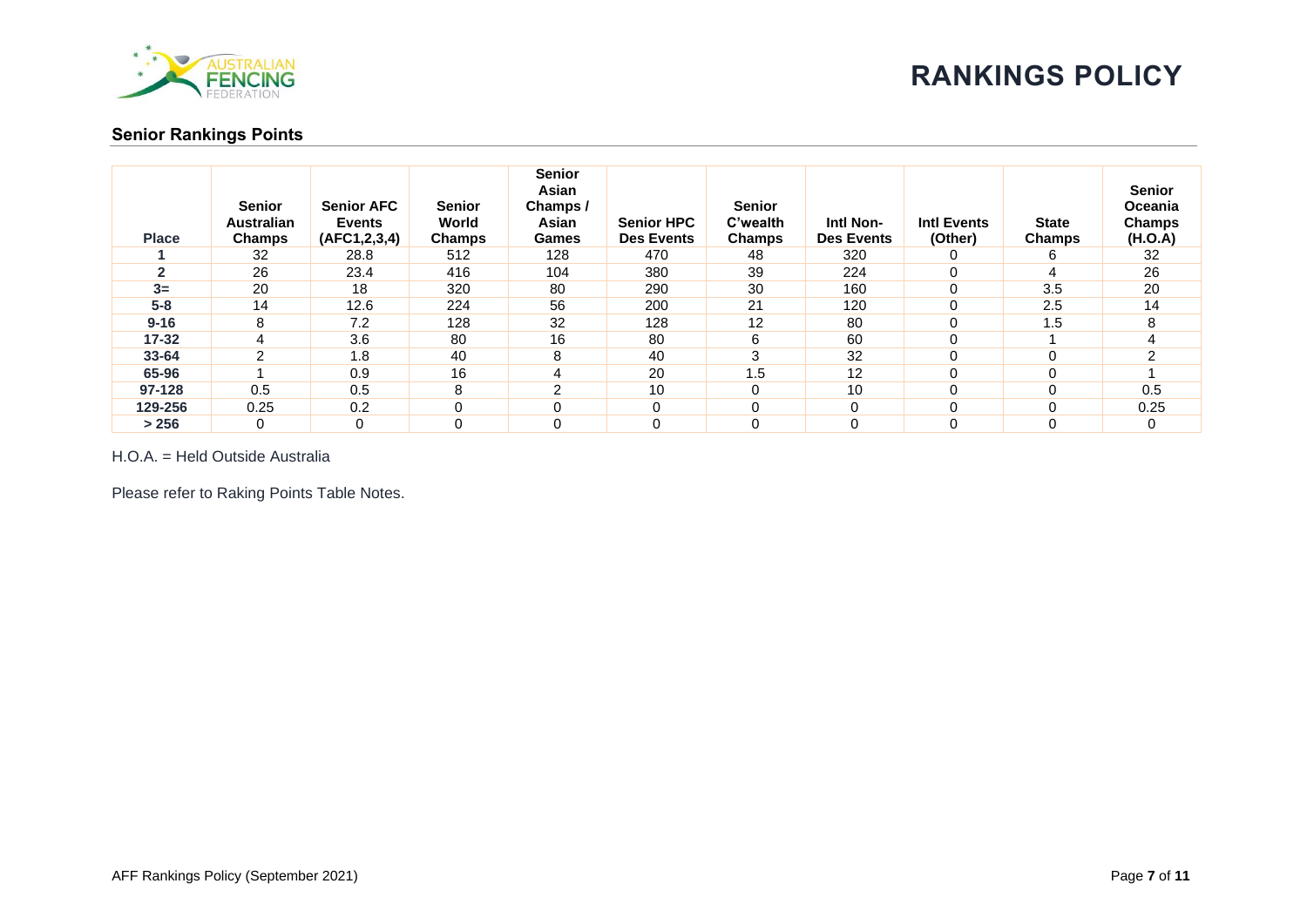## **Junior Rankings Points**

| <b>Place</b> | <b>Junior</b><br><b>Australian</b><br>Champs | <b>Junior World</b><br><b>Champs</b> | <b>Junior Asian</b><br><b>Champs</b> | <b>Junior HPC</b><br><b>Des Events</b> | Junior Oceania<br><b>Champs</b><br>(H.O.A) | <b>Junior State</b><br><b>Champs</b> | <b>Senior</b><br><b>Australian</b><br><b>Champs</b> | <b>Senior AFC</b><br><b>Events</b><br>(AFC 1,2,3,4) |
|--------------|----------------------------------------------|--------------------------------------|--------------------------------------|----------------------------------------|--------------------------------------------|--------------------------------------|-----------------------------------------------------|-----------------------------------------------------|
|              | 32                                           | 512                                  | 128                                  | 470                                    | 32                                         | 6                                    | 38.4                                                | 34.6                                                |
|              | 26                                           | 416                                  | 104                                  | 380                                    | 26                                         |                                      | 31.2                                                | 28.1                                                |
| $3=$         | 20                                           | 320                                  | 80                                   | 290                                    | 20                                         | 3.5                                  | 24                                                  | 21.6                                                |
| $5-8$        | 14                                           | 224                                  | 56                                   | 200                                    | 14                                         | 205                                  | 16.8                                                | 15.1                                                |
| $9 - 16$     | 8                                            | 128                                  | 32                                   | 128                                    | 8                                          | 1.5                                  | 9.6                                                 | 8.6                                                 |
| $17 - 32$    | 4                                            | 80                                   | 16                                   | 80                                     |                                            |                                      | 4.8                                                 | 4.3                                                 |
| $33 - 64$    | ົ                                            | 40                                   | 8                                    | 40                                     | ົ                                          |                                      | 2.4                                                 | 2.2                                                 |
| 65-96        |                                              | 16                                   |                                      | 00                                     |                                            | U                                    | 1.2                                                 | 1. $\cdot$                                          |
| 97-128       | 0.5                                          | 8                                    | ⌒                                    | 10                                     | 0.5                                        | 0                                    | 0.6                                                 | 0.5                                                 |
| 129-256      | 0.25                                         | $\Omega$                             |                                      |                                        | 0.3                                        | 0                                    | 0.3                                                 | 0.3                                                 |
| > 256        | 0                                            |                                      |                                      |                                        | 0                                          | 0                                    | $\Omega$                                            |                                                     |

| <b>Place</b> | <b>Senior World</b><br>Champs | <b>Senior Asian</b><br>Champs /<br><b>Asian Games</b> | <b>Senior HPC</b><br><b>Des Events</b> | <b>Senior</b><br>C'wealth<br>Champs | <b>Senior Intl</b><br><b>Non-Des</b><br><b>Events</b> | <b>Senior State</b><br><b>Champs</b> | <b>Senior Oceania</b><br><b>Champs</b><br>(H.O.A) | <b>Junior</b><br>C'wealth<br><b>Champs</b> |
|--------------|-------------------------------|-------------------------------------------------------|----------------------------------------|-------------------------------------|-------------------------------------------------------|--------------------------------------|---------------------------------------------------|--------------------------------------------|
|              | 614.4                         | 153.6                                                 | 564                                    | 57.6                                | 384                                                   | 7.2                                  | 38.4                                              | 48                                         |
|              | 499.2                         | 124.8                                                 | 456                                    | 46.8                                | 268.8                                                 |                                      | 31.2                                              | 39                                         |
| $3=$         | 384                           | 96                                                    | 348                                    | 36                                  | 192                                                   | 4.2                                  | 24                                                | 30                                         |
| $5-8$        | 268.8                         | 96.2                                                  | 240                                    | 25.2                                | 144                                                   | 3                                    | 16.8                                              | 21                                         |
| $9 - 16$     | 153.6                         | 38.4                                                  | 153.6                                  | 14.4                                | 96                                                    | 1.8                                  | 9.6                                               | 12                                         |
| $17 - 32$    | 96                            | 19.2                                                  | 96                                     | 7.2                                 | 72                                                    | 1.2                                  | 4.8                                               |                                            |
| 33-64        | 48                            | 9.6                                                   | 48                                     | 3.6                                 | 38.4                                                  | 1.2                                  | 2.4                                               |                                            |
| 65-96        | 19.2                          | 4.8                                                   | 24                                     | 1.8                                 | 14.4                                                  |                                      | 1.2                                               | 1.5                                        |
| 97-128       | 9.6                           | 2.4                                                   | 12                                     |                                     | 6                                                     |                                      | 0.6                                               |                                            |
| 129-256      | 4.8                           | 1.2                                                   |                                        |                                     |                                                       |                                      | 0.3                                               |                                            |
| > 256        | 0                             | $\Omega$                                              |                                        |                                     |                                                       |                                      |                                                   |                                            |

H.O.A. = Held Outside Australia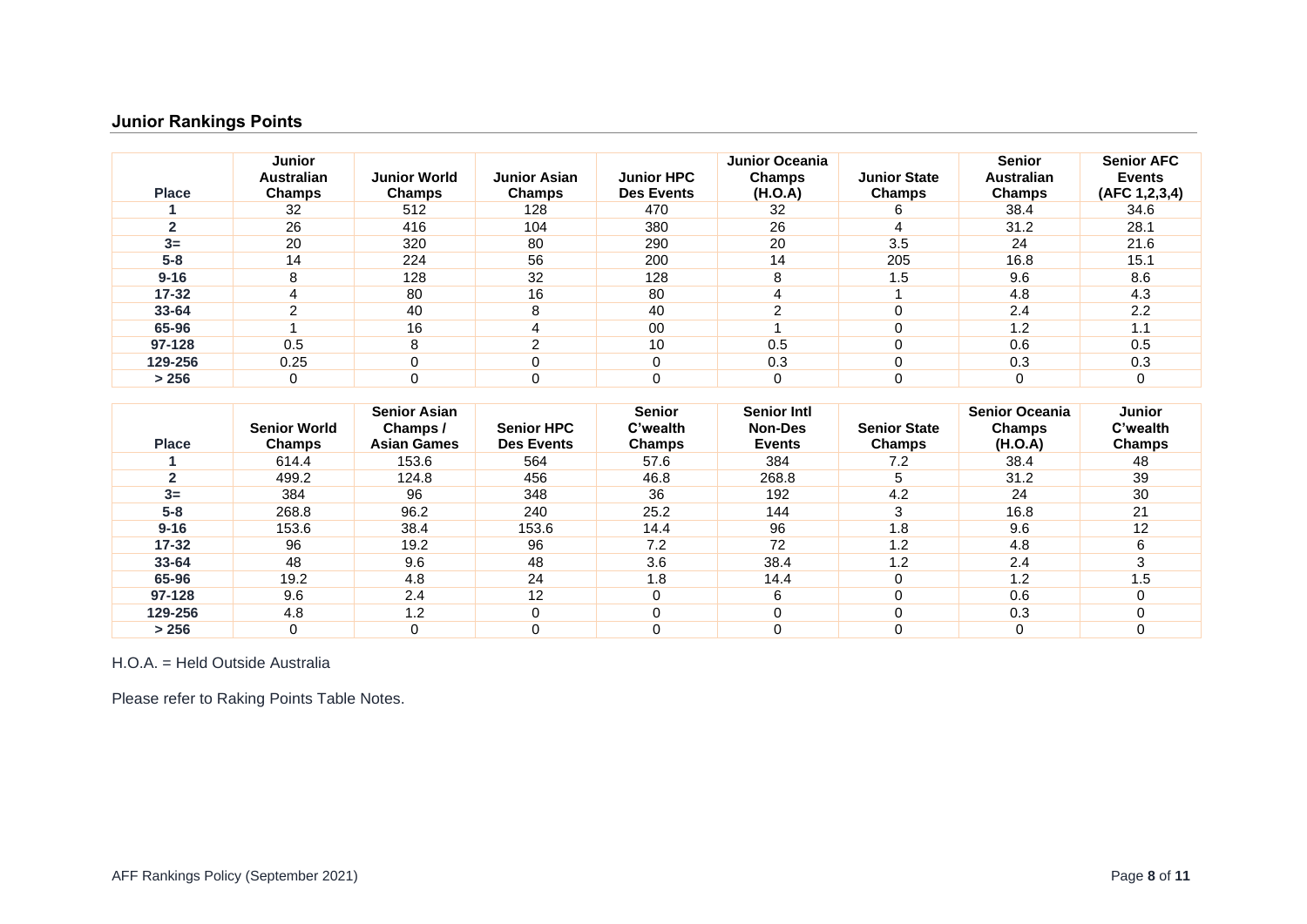## **Cadet Rankings Points**

| <b>Place</b> | Cadet<br>Aust.<br><b>Champs</b> | Cadet<br>World<br>Champs | Cadet<br>Asian<br>Champs | Cadet<br>Oceania<br>Champs<br>(H.O.A) | Cadet<br><b>HPC Des</b><br><b>Events</b> | Cadet<br><b>State</b><br>Champs | <b>Senior</b><br>Aust.<br>Champs | <b>Senior</b><br><b>AFC</b><br>Circuit<br>(AFC<br>,2,3,4) | <b>Senior</b><br>World<br>Champs | <b>Senior</b><br>Asian<br>Champs/<br>Asian<br>Games | <b>Senior</b><br><b>HPC Des</b><br><b>Events</b> | Junior<br>C'wealth<br><b>Champs</b> |
|--------------|---------------------------------|--------------------------|--------------------------|---------------------------------------|------------------------------------------|---------------------------------|----------------------------------|-----------------------------------------------------------|----------------------------------|-----------------------------------------------------|--------------------------------------------------|-------------------------------------|
|              | 32                              | 512                      | 128                      | 32                                    | 470                                      | 6                               | 48                               | 43.2                                                      | 768                              | 192                                                 | 705                                              | 57.6                                |
| $\mathbf{2}$ | 26                              | 416                      | 104                      | 26                                    | 380                                      | 4                               | 39                               | 35.1                                                      | 624                              | 149.76                                              | 570                                              | 46.8                                |
| $3=$         | 20                              | 320                      | 90                       | 20                                    | 290                                      | 3.5                             | 30                               | 27                                                        | 480                              | 120                                                 | 435                                              | 36                                  |
| $5 - 8$      | 14                              | 224                      | 56                       | 14                                    | 200                                      | 2.5                             | 21                               | 18.9                                                      | 336                              | 84                                                  | 300                                              | 25.2                                |
| $9 - 16$     | 8                               | 128                      | 32                       | 8                                     | 128                                      | 1.5                             | 12                               | 10.8                                                      | 192                              | 48                                                  | 192                                              | 14.4                                |
| $17 - 32$    | 4                               | 80                       | 16                       | 5                                     | 80                                       |                                 | 6                                | 5.4                                                       | 120                              | 24                                                  | 120                                              | 7.2                                 |
| $33 - 64$    | 2                               | 40                       | 8                        | $\overline{2}$                        | 40                                       | $\Omega$                        | 3                                | 2.7                                                       | 60                               | 12                                                  | 60                                               | 3.6                                 |
| 65-96        |                                 | 16                       | 4                        |                                       | 20                                       | 0                               | i .5                             | 1.4                                                       | 24                               | 3.55                                                | 24                                               | 1.8                                 |
| 97-128       | 0.5                             | 8                        | $\overline{2}$           | 0.5                                   | 10                                       | 0                               | 0.75                             | 0.7                                                       | 12                               | 3                                                   | 8.4                                              | 0                                   |
| 129-256      | 0.25                            | 0                        | 0                        | 0.3                                   | 0                                        | 0                               | 0.375                            | 0.3                                                       | 6                                | 1.5                                                 | 0                                                | 0                                   |
| > 256        | $\mathbf 0$                     | $\mathbf{0}$             | $\Omega$                 | $\Omega$                              | 0                                        | $\Omega$                        | 0                                | 0                                                         | 0                                | $\mathbf 0$                                         | 0                                                | 0                                   |

| <b>Place</b> | <b>Senior</b><br><b>Non-Des</b><br>Intl<br><b>Events</b> | Senior<br><b>State</b><br>Champs | <b>Senior</b><br>C'wealth<br><b>Champs</b> | <b>Senior</b><br>Oceania<br><b>Champs</b><br>(H.O.A) | Junior<br>Aust.<br>Champs | <b>Junior</b><br>World<br><b>Champs</b> | <b>Junior</b><br>Asian<br>Champs | <b>Junior</b><br><b>HPC Des</b><br><b>Events</b> | Junior<br><b>State</b><br>Champs | <b>Junior</b><br>Oceania<br>Champs.<br>(H.O.A) | Cadet<br>C'wealth<br>Champs |
|--------------|----------------------------------------------------------|----------------------------------|--------------------------------------------|------------------------------------------------------|---------------------------|-----------------------------------------|----------------------------------|--------------------------------------------------|----------------------------------|------------------------------------------------|-----------------------------|
|              | 384                                                      | 9                                | 72                                         | 48                                                   | 38.4                      | 614.4                                   | 153.6                            | 564                                              | 7.2                              | 38.4                                           | 48                          |
|              | 268.8                                                    | 6.25                             | 58.5                                       | 39                                                   | 31.2                      | 499.2                                   | 124.8                            | 456                                              | 5.0                              | 31.2                                           | 39                          |
| $3=$         | 192                                                      | 5.25                             | 45                                         | 30                                                   | 24                        | 384                                     | 96                               | 348                                              | 4.2                              | 24.0                                           | 30                          |
| $5 - 8$      | 144                                                      | 3.75                             | 31.5                                       | 21                                                   | 16.8                      | 268.8                                   | 67.2                             | 240                                              | 3.0                              | 16.8                                           | 21                          |
| $9 - 16$     | 95                                                       | 2.24                             | 18                                         | 12                                                   | 9.6                       | 153.6                                   | 38.5                             | 153.6                                            | 1.8                              | 9.6                                            | 12                          |
| $17 - 32$    | 72                                                       | 1.5                              | 9                                          | 6                                                    | 4.8                       | 96                                      | 19.2                             | 96                                               | 1.2                              | 4.8                                            | 6                           |
| $33 - 64$    | 38.4                                                     | 1.5                              | 4.5                                        | 3                                                    | 2.4                       | 48                                      | 9.6                              | 48                                               | 1.2                              | 2.4                                            | 3                           |
| 65-96        | 14.4                                                     | $\Omega$                         | 2.25                                       | 1.5                                                  | 1.2                       | 18.2                                    | 4.8                              | 19.2                                             | $\Omega$                         | 1.2                                            | 1.5                         |
| 97-128       | 6                                                        | $\Omega$                         | $\Omega$                                   | 0.75                                                 | 0                         | 9.6                                     | 2.4                              | 6.7                                              | $\Omega$                         | 0.6                                            | $\Omega$                    |
| 129-256      | 0                                                        | 0                                | $\Omega$                                   | 0.375                                                | 0                         | 5.8                                     | 0.6                              |                                                  | $\Omega$                         | 0.3                                            | 0                           |
| > 256        | 0                                                        | $\Omega$                         | $\Omega$                                   | 0                                                    | 0                         | 0                                       | 0                                |                                                  | $\Omega$                         | 0                                              | 0                           |

H.O.A. = Held Outside Australia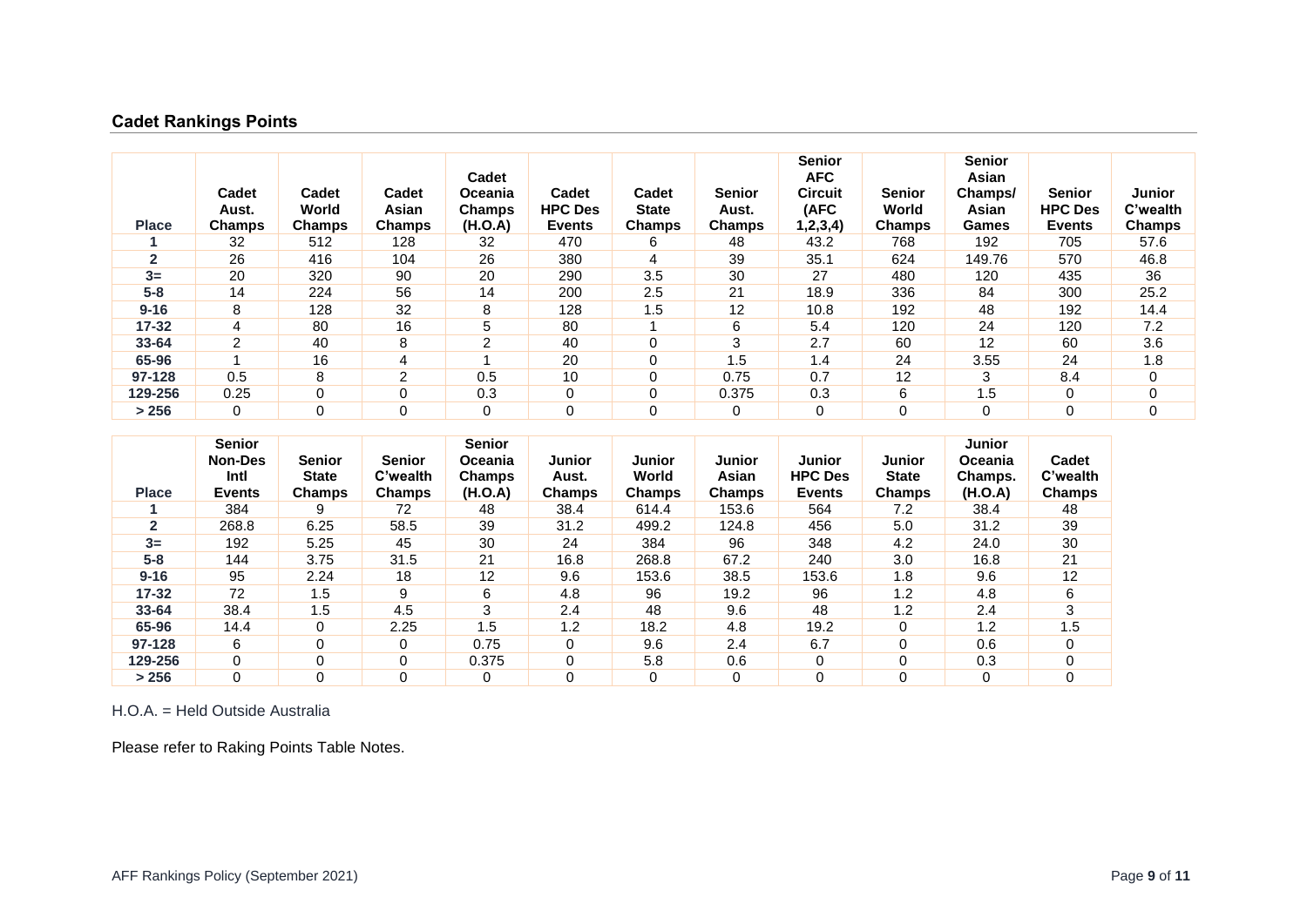## **Youth Rankings Points**

| <b>Place</b> | AYC.<br>#1, 2, 3 | <b>AYC</b><br><b>Final</b> | <b>Australian</b><br>Youth<br>Champs. | <b>Intl Tour</b><br>(Youth) | Youth<br>State<br><b>Champs</b> | <b>Cadet</b><br><b>National</b><br><b>Champs</b> | Cadet<br>World<br><b>Champs</b> | Cadet<br>Asian<br><b>Champs</b> | <b>Cadet</b><br><b>Oceania</b><br>Champs.<br>(H.O.A.) | Australia<br>n Senior<br><b>Champs</b> | <b>Senior</b><br><b>AFC</b><br><b>Circuit</b><br>(AFC<br>1, 2, 3, 4) | Senior<br>World<br>Champs | <b>Senior</b><br>Asian<br>Zone<br>Champs/<br>Asian<br>Games |
|--------------|------------------|----------------------------|---------------------------------------|-----------------------------|---------------------------------|--------------------------------------------------|---------------------------------|---------------------------------|-------------------------------------------------------|----------------------------------------|----------------------------------------------------------------------|---------------------------|-------------------------------------------------------------|
|              | 28.8             | 60                         | 32                                    | 300                         | 6                               | 38.4                                             | 614.4                           | 153.6                           | 38.4                                                  | 60                                     | 51.84                                                                | 960                       | 240                                                         |
| 2            | 23.4             | 40                         | 26                                    | 250                         | 4                               | 31.2                                             | 499.2                           | 124.8                           | 31.2                                                  | 48.75                                  | 43.75                                                                | 780                       | 187.2                                                       |
| $3=$         | 18               | 30                         | 20                                    | 200                         | 3.5                             | 24                                               | 384                             | 96                              | 24                                                    | 37.5                                   | 33.75                                                                | 600                       | 150                                                         |
| $5 - 8$      | 12.6             | 15                         | 14                                    | 100                         | 2.5                             | 16.8                                             | 268.8                           | 67.2                            | 16.8                                                  | 26.25                                  | 23.62                                                                | 420                       | 105                                                         |
| $9 - 16$     | 7.2              | 6                          | 8                                     | 50                          | 1.5                             | 9.6                                              | 153.6                           | 38.4                            | 9.6                                                   | 15                                     | 13.5                                                                 | 240                       | 60                                                          |
| $17 - 32$    | 3.6              | $\mathbf{0}$               | 4                                     | 25                          |                                 | 4.8                                              | 96                              | 19.2                            | 4.8                                                   | 7.5                                    | 6.75                                                                 | 150                       | 30                                                          |
| 33-64        | 1.8              | $\Omega$                   | $\overline{2}$                        | 18                          | $\Omega$                        | 2.4                                              | 48                              | 9.6                             | 2.4                                                   | 3.75                                   | 3.37                                                                 | 75                        | 15                                                          |
| 65-96        | 0.9              | $\mathbf 0$                |                                       | 10                          | $\mathbf 0$                     | 1.2                                              | 19.2                            | 4.8                             | 1.2                                                   | 1.87                                   | 1.68                                                                 | 30                        | 4.43                                                        |
| 97-128       | $\Omega$         | $\mathbf 0$                | 0.5                                   | 8.5                         | $\mathbf 0$                     | $\mathbf 0$                                      | 9.6                             | 2.4                             | 0.6                                                   | 0                                      | 0                                                                    | 15                        | 3.75                                                        |
| 129-256      | 0                | $\Omega$                   | 0.25                                  | $\mathbf 0$                 | $\Omega$                        | $\Omega$                                         | 0                               | $\Omega$                        | 0.3                                                   | 0                                      | $\overline{0}$                                                       | 7.2                       | 1.8                                                         |
| > 256        | 0                | $\Omega$                   | $\Omega$                              | $\mathbf 0$                 | $\Omega$                        | $\mathbf 0$                                      | 0                               | $\mathbf 0$                     | $\Omega$                                              | 0                                      | 0                                                                    | $\Omega$                  | $\mathbf 0$                                                 |

| Place          | <b>Senior</b><br><b>HPC Des.</b><br><b>Events</b> | <b>Senior</b><br>C'wealth<br><b>Champs</b> | <b>Senior Intl</b><br>(non-HPC<br>Des.) | <b>Senior</b><br><b>State</b><br>Champs | <b>Senior</b><br><b>Oceania</b><br><b>Champs</b><br>(H.O.A) | <b>Australia</b><br>n Junior<br><b>Champs</b> | <b>Junior</b><br>World<br><b>Champs</b> | <b>Junior</b><br>Asian<br><b>Champs</b> | <b>Junior</b><br>C'wealth<br><b>Champs</b> | <b>Junior</b><br><b>HPC Des.</b><br><b>Events</b> | <b>Junior</b><br><b>State</b><br><b>Champs</b> | <b>Junior</b><br><b>Oceania</b><br>champs<br>(H.O.A) |  |
|----------------|---------------------------------------------------|--------------------------------------------|-----------------------------------------|-----------------------------------------|-------------------------------------------------------------|-----------------------------------------------|-----------------------------------------|-----------------------------------------|--------------------------------------------|---------------------------------------------------|------------------------------------------------|------------------------------------------------------|--|
|                | 705                                               | TBA                                        | 384                                     | 10.3                                    | 57.6                                                        | 48                                            | 768                                     | 192                                     | 72                                         | 705                                               | 9                                              | 46.08                                                |  |
| $\overline{2}$ | 570                                               | TBA                                        | 268.8                                   | 7.5                                     | 46.8                                                        | 39                                            | 624                                     | 149.76                                  | 58.5                                       | 570                                               | 6.25                                           | 37.44                                                |  |
| $3=$           | 435                                               | TBA                                        | 192                                     | 6.3                                     | 36                                                          | 30                                            | 480                                     | 120                                     | 45                                         | 435                                               | 5.25                                           | 28.8                                                 |  |
| $5 - 8$        | 300                                               | TBA                                        | 144                                     | 4.5                                     | 25.2                                                        | 21                                            | 336                                     | 84                                      | 31.5                                       | 300                                               | 3.75                                           | 20.16                                                |  |
| $9 - 16$       | 192                                               | TBA                                        | 96                                      | 2.64                                    | 14.4                                                        | 12                                            | 192                                     | 48                                      | 18                                         | 192                                               | 2.25                                           | 11.52                                                |  |
| 17-32          | 120                                               | <b>TBA</b>                                 | 72                                      | 1.8                                     | 7.2                                                         | 6                                             | 120                                     | 24                                      | 9                                          | 120                                               | 1.5                                            | 5.76                                                 |  |
| 33-64          | 60                                                | TBA                                        | 38.4                                    | 1.8                                     | 3.6                                                         | 3                                             | 60                                      | 12                                      | 4.5                                        | 60                                                | 1.5                                            | 2.88                                                 |  |
| 65-96          | 24                                                | <b>TBA</b>                                 | 14.4                                    | $\mathbf 0$                             | 1.8                                                         | 1.5                                           | 24                                      | 3.55                                    | 2.25                                       | 24                                                | $\Omega$                                       | 1.44                                                 |  |
| 97-128         | 8.4                                               | <b>TBA</b>                                 | 6                                       | $\Omega$                                | 0.9                                                         | $\Omega$                                      | 12                                      | 3                                       | $\Omega$                                   | 8.4                                               | $\Omega$                                       | 0.72                                                 |  |
| 129-256        | <b>TBA</b>                                        | <b>TBA</b>                                 |                                         | $\Omega$                                | 0.45                                                        | $\Omega$                                      | 6.912                                   | 0.72                                    | $\overline{0}$                             |                                                   | $\Omega$                                       | 0.36                                                 |  |
| > 256          | <b>TBA</b>                                        | <b>TBA</b>                                 |                                         | $\Omega$                                | $\Omega$                                                    | $\Omega$                                      |                                         | $\Omega$                                | $\Omega$                                   |                                                   | $\Omega$                                       | $\Omega$                                             |  |

H.O.A. = Held Outside Australia